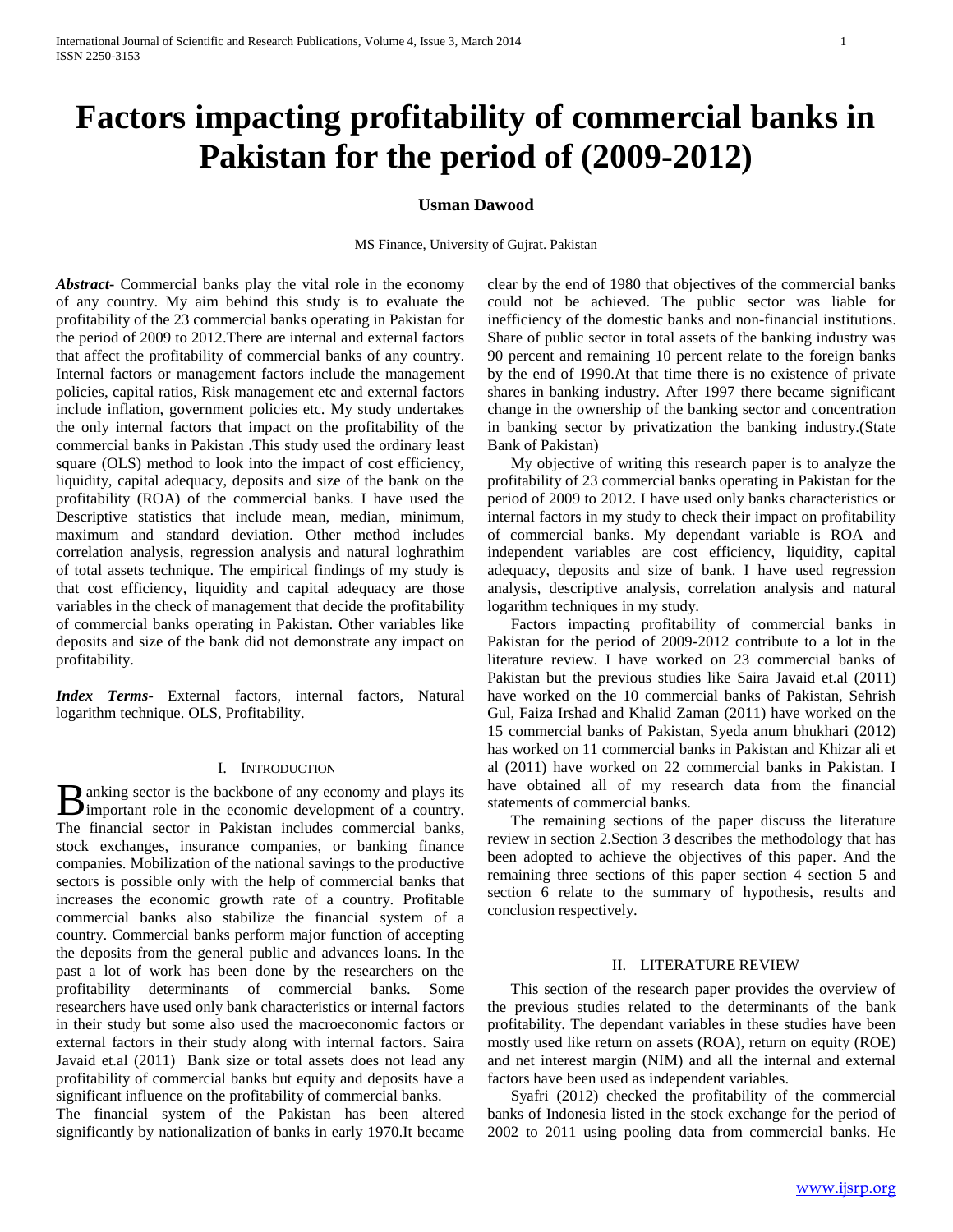applied the pooling data regression model in which return on assets is dependant variable and internal and external determinants have been used as independent variables. He has said in his research that loan to total assets, total equity to total assets have positive effect on profitability while on the other hand bank size and cost to income ratio have negative effect and economic growth and non interest income to total assets have no effect.

 Ani,W.U et.al (2012) investigated the determinants of profitability of commercial banks in Nigeria for the period of ten years from 2001 to 2010 including the observation of 147 banks. Pooled ordinary least square was used to estimate the coefficient. Study finds that bank size does not increase the profit of any commercial banks in Nigeria. Greater capital-asset ratio increases the profitability of banks.

 Saira Javaid et.al (2011) examined the profitability of top 10 the commercial banks of Pakistan for the period of 2004- 2008.Pooled ordinary least square has been used to check the impact of internal factors includes assets, loan, equity and deposits on the profitability of banks on dependant variable called return on asset (ROA).The study found that internal factors stated above effect the bank's profitability. Bank size or total assets does not lead any profitability of commercial banks but equity and deposits have a significant influence on the profitability of commercial banks.

 Abdel karim Almumani (2013) analyzed the internal factors that impact on the profitability of the commercial banks listed in Amman Stock Exchange in Jordan for the duration of 2005- 2011.The study constitutes that the cost-income ratio has a significant collide with the profitability of commercial banks in Jordan.

 Imad Z.Ramadan et.al (2011) took apart the determinants of profitability of 10 Jordan banks for the period of 2001-2010.They have used return on equity (ROE) and return on assets (ROA) as dependant variables and internal and external factors have been used as an independent variables and the type of data of Jordan banks is penal data. Results designated that profitability of the Jordan banks depend upon the well capitalized banks, high loaning activities, less credit risk and cost management efficiency. Findings also expressed that size does not increase the profitability of Jordan banks.

 Fadzlan Sufian et.al (2008) studied the profitability of the banks in Philippines for the period of 1990-2005.The outcome paint a picture that profitability factors have significantly impact on bank profitability. The study also suggests that if the expense related behavior and credit risk increases the profitability of the banks operating in Philippines decreases and the non-interest income and capitalization both have the positive relationship with bank's profitability. During the study undertaken the inflation increases the profit of the banks in Philippines decreases.

 Sehrish Gul, Faiza Irshad and Khalid Zaman (2011) tried out the relationship between the bank specific characteristics and the profitability of the banks using the data of top fifteen commercial banks operating in the economy of Pakistan for the period of 2005-2009.This paper applies the Polled Ordinary Least Square method to look into the hit of assets, loans, equity, deposits, economic growth, inflation and market capitalization on major profitability blinkers like return on assets (ROA) ,return on

equity (ROE), return on capital employed (ROCE) and net interest margin (NIM) one by one. The study constitute that both the internal and external factors have a solid influence on the banks profitability.

 Paolo Saona Hoffmann (2011) tried out the determinants of profitability of the banks operating in US for the period of 1995- 2007.The study undertakes the internal and external factors affecting the profitability of banks in US economy. The study found that there is a negative relationship between the capital ratio and profitability which affirms the believe that banks are working most carefully and dismissing potentially profitable trading chances. The cost advantages due to the bank size do not impact on the profitability of the banking industry of US.

 Syeda Anum Javed Bukhari (2012) analyzed the internal and external factors that affect on the profitability of 11 commercial banks operating in Pakistan for the period of 2005-2009.The study uses the regression analysis to implicate the result with the hypothesis. The findings from this research paper are that internal factors impact the profitability of the commercial banks whereas external factors do not impact.

 Khizar Ali et.al (2011) analyzed the profitability factors impacting on the profit of the 22 commercial banks both public and private working in Pakistan for the period of 2006-2009.The study used the descriptive statistics, correlation and regression analysis. Return on assets (ROA) and return on equity (ROE) have been used as dependant variables and on the other hand internal and external factors have been used as independent variables. The results show that when the economic growth increases the profitability increases. And on the other side when the credit risk increases the profitability decreases.

 Deger Alper (2011) probed the internal and external factors of banks profitability of Turkey for the period of 2002-2010.In this study the return on assets (ROA) and return on equity (ROE) both are the dependant variables and the function of internal and external factors. Profitability increases when the non interest income and asset size increases. And real interest rate in the external factors has positive effect on profitability.

 Dr. Srinivas Madishetti et.al (2013) analyzed the profitability determinants of Tanzania commercial banks for the period of 2006-2012.Internal determinants use the variables like liquidity risk, credit risk, operating efficiency, business assets and capital adequacy and external determinants use the variables GDP growth rate and inflation rate. All of these variables are independent. The study found that internal variables determine the bank's profitability whereas external factors do not influence the profitability of commercial banks.

 Abuzar (2013) studied the determinants of profitability of Islamic banks operating in Sudan. This study found that only the internal factors have the substantial impact on the profitability of the commercial banks. Cost, liquidity and the size of the banks have the positive relationship with the bank profitability. Macroeconomic or external factors have no substantial impact on profitability.

 Alkassim (2005) examined the profitability of Islamic and conventional banks in GCC countries for the period of 1997- 2004.He analyzed both the internal and external factors impacting on the profitability of Islamic and conventional banks. This study showed that asset quality of the conventional banks is better than others. Interest free lending impact on the profitability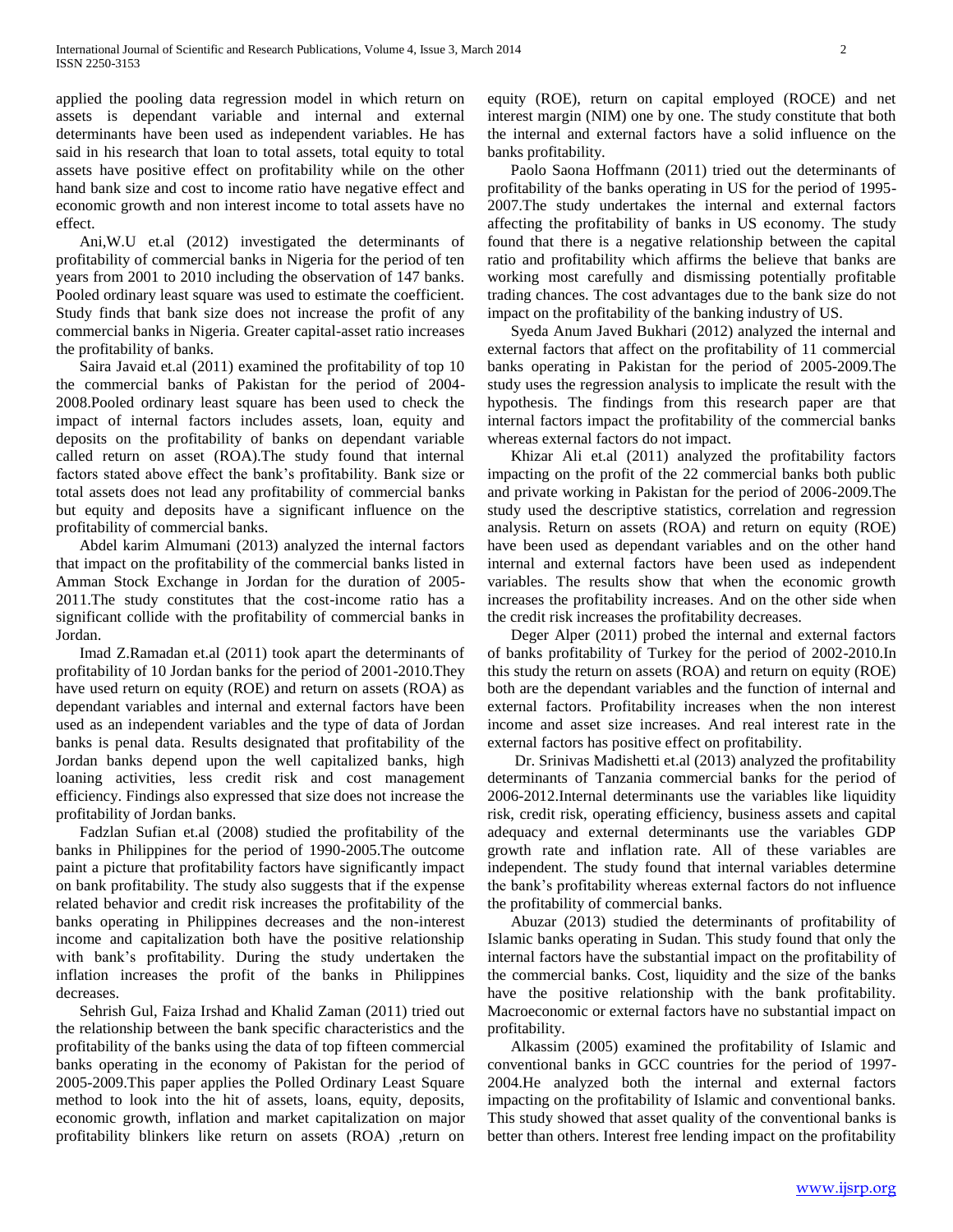of the Islamic bank and total expenditures impact on the profitability of the conventional banks operating in the GCC countries negatively.

 Alpera and Anbar (2011) analyzed the internal and external factors of the commercial banks of Turkey for the period of 2002-2010.The study shows that non interest income and bank size have the positive impact on the bank profitability. And on the side of the macroeconomic or external factors only the real interest rates impact on the profitability of the commercial banks positively.

 Vong and chan (2006) analyzed the impact of internal and external factors on the profitability of Macao banking industry for the period of 15 years. This study found that high capitalization leads to the high profitability and size of the bank increases the profitability its mean banks are enjoying the benefit of economies of scale. And on the other hand loan loss provision impact on the profitability of the Macao banking industry unfavorably.

 The discussion I have written in the literature review affirms a strong relationship between the bank's profitability and the internal and external factors impacting the profitability of the banks. My research paper covers the gap in the literature by testifying the profitability of the commercial banks operating in Pakistan. In the literature review different independent variables have been used in each study but I have used cost efficiency, liquidity, capital adequacy, deposits and size of the bank as independent variables.

## III. METHODOLOGY

 My penal data covers the period of 4 years from 2009 to 2012 of 23 commercial banks operating in Pakistan (see appendix).All the data has been extracted from the financial statements of the commercial banks. My study looked into the relationship between the profitability and the internal factors impacting on profitability of the bank. For this aim I have used descriptive analysis (mean, median, minimum, maximum and standard deviation) Pearson correlation analysis and regression analysis to test the hypothesis.

#### 3.1 VARIABLES

 Explanation of dependant variable (ROA) and independent variables are as follows:

$$
y = \beta_{0} + \beta_{1}X_{1} + \beta_{2}X_{2} + \beta_{3}X_{3} + \beta_{4}X_{4} + \beta_{5}X_{5} + \epsilon
$$
  
........(1)

Whereas:

Y presents Return on Asset

 $X_1$  Presents cost efficiency

 $X_2$  Presents liquidity

 $X_3$  Presents Capital adequacy

 $X_4$  Presents deposits

 $X<sub>5</sub>$  Presents size of the bank

 $\varepsilon$  = Error term.

 My research paper does not cover all the profitability internal factors but limited to the followings:

 **Return on Assets:** Return on assets shows the earning of single asset in rupees. For the measurement of the profitability ROA has been used in many studies. Return on assets can be easily calculated by the above formula. Return on assets shows the efficiency of the management to generate income. It is useful for comparing the companies in the same industry.Net profit in the formula of ROA is the profit after tax.

# **Return on assets = Net profit/Total assets**

 **Cost efficiency:** Cost efficiency means the per unit income generated. Cost efficiency measures that how much it is expensive for the bank operating in Pakistan to produce per unit of output. High total cost to total income ratio causes the lower profitability for the banks and low of the ratio shows the increase in the profit. It has been used as an independent variable in my study and can be calculated by the following formula.

#### **Cost efficiency = Total cost/Total income**

 **Liquidity:** Liquidity can be used in the measurement of the profitability and can be calculated by the following equation. Liquidity is the amount of short term responsibilities that could be met with the amount of liquid assets.

## **Liquidity = Liquid assets/Customer deposits + Short term borrowed fund**

 **Capital adequacy:** This is another internal factor for the measurement of the profitability and the amount retained by the bank to meet the unexpected loss and danger involved. High of this ratio shows the high profitability and lower ratio causes in the decrease of the profitability. Capital adequacy can be calculated with the help of the following equation.

#### **Capital adequacy = Total equity/Total assets**

 **Deposits to assets:** Deposit is another profitability blinker considered as liability. Deposits are the main source of the banks funding and has the important place in the profitability of the commercial banks. High deposits show high profit whereas low deposits show low profitability.

#### **Deposits to assets = Total Deposits/Total Assets**

 **Size of bank:** Size shows the natural logarithm of total assets and has been used in many studies as an independent variable. Size of the bank shows the economies and diseconomies of scale. It would be beneficiary to take the natural logarithm of total assets before including in the modal.

# **Size of bank = Natural logarithm of Total assets**

## 3.2 HYPOTHESIS

This study tries to test the following hypothesis:

H1: Negative relationship exists between cost efficiency and profitability.

H2: Negative relationship exists between liquidity and profitability.

H3: Positive relationship exists between capital adequacy and profitability.

H4: Positive relationship exists between deposits and profitability.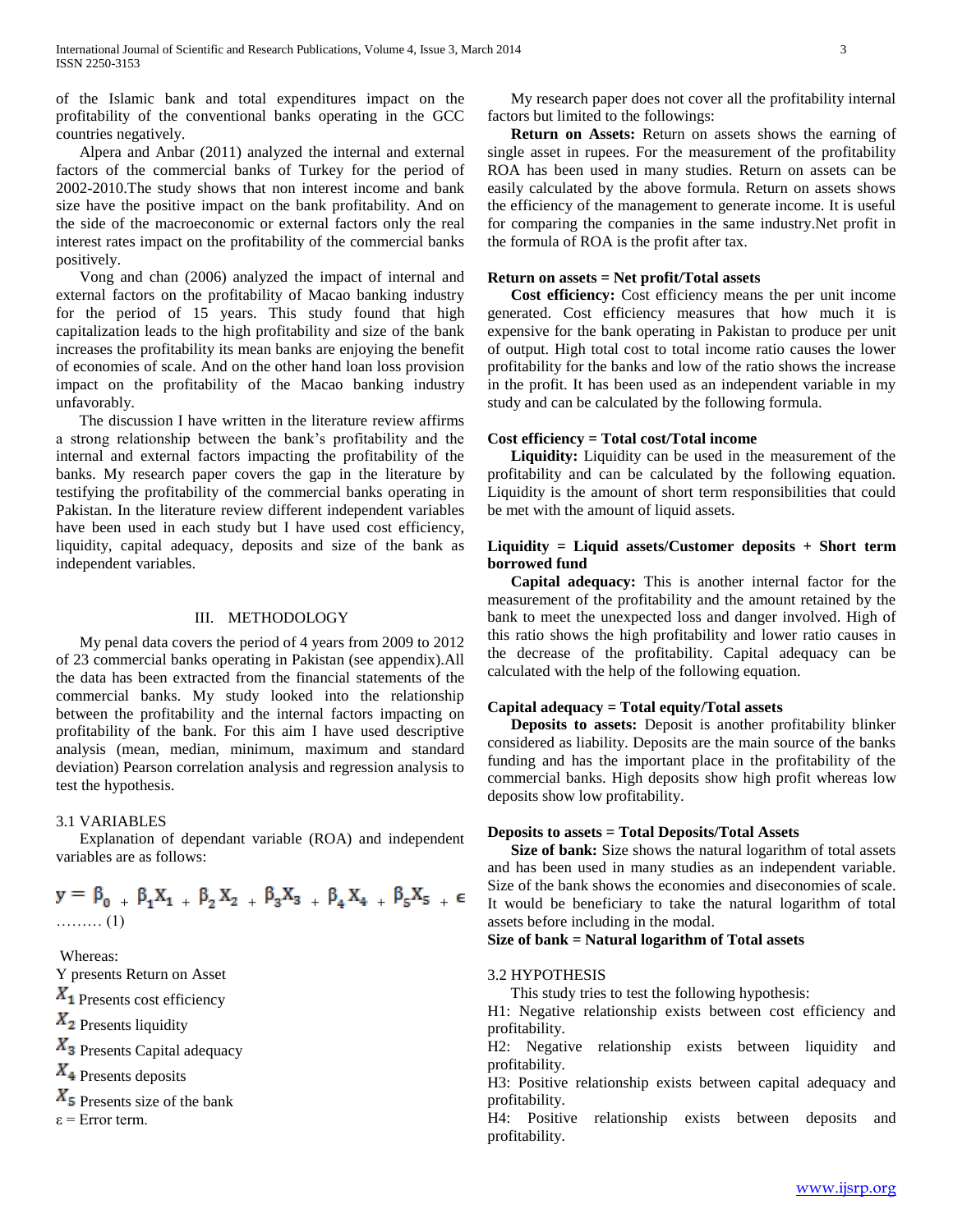H5: Positive relationship exists between size of the bank and profitability.

#### 4.1 DESCRIPTIVE STATISTICS

 Table.1 shows the descriptive analysis of the 23 commercial banks operating in Pakistan. Descriptive analysis includes mean, median, minimum, maximum and standard deviation.

# IV. RESULTS

 This section deals with the results of research paper like descriptive analysis, Pearson correlation analysis and regression analysis.

*Rupees in millions*

|                     | Y<br>(Return on<br>assets) | $\mathbf{x}_4$<br>(Cost)<br>efficiency) | $\mathbf{X}_2$<br>(Liquidity) | $\mathbf{x}_s$<br>(Capital)<br>adequacy) | $\mathbf{x}_4$<br>(Deposits) | $\mathbf{x}_{\mathbf{s}}$<br>(Size<br>of<br>bank) |
|---------------------|----------------------------|-----------------------------------------|-------------------------------|------------------------------------------|------------------------------|---------------------------------------------------|
| <b>Mean</b>         | 0.008131                   | 0.679291                                | 0.205065                      | 0.138149                                 | 0.722864                     | 11.80246                                          |
| <b>Median</b>       | 0.008939                   | 0.602791                                | 0.116729                      | 0.105469                                 | 0.776188                     | 11.97486                                          |
| <b>Maximum</b>      | 0.053020                   | 2.087927                                | 1.762712                      | 0.613910                                 | 0.893124                     | 14.29194                                          |
| <b>Minimum</b>      | $-0.058989$                | 0.265136                                | 0.051592                      | 0.050931                                 | 0.237228                     | 9.020632                                          |
| Std. Dev.           | 0.014268                   | 0.331183                                | 0.289851                      | 0.108323                                 | 0.147393                     | 1.411804                                          |
| <b>Observations</b> | 92                         | 92                                      | 92                            | 92                                       | 92                           | 92                                                |

 The mean and median of Y (ROA) are 0.008131 and 0.008939 respectively for the Pakistanis commercial banks for the study period undertaken. Minimum value is -0.058989 and 0.053020 is the maximum value in the data set. The data set has the standard deviation of 0.014268 which is low and indicates that there is very low variation in the data set and more close to the mean and there is possibility to increase profitability in future.

 It is clear cut from the above table that X1 (cost efficiency) have the mean and median 0.679291 and 0.602791 respectively for the study period. Minimum value of the cost efficiency is 0.265136 and 2.087927 is the maximum value of the given data set. The data set has showed the standard deviation equal to 0.331183.The increase in cost efficiency means the increase in operating expenses go through by the commercial banks.

 X2 (liquidity) of the commercial banks has showed the mean and median for the given data set 0.205065 and 0.116729 respectively. Liquidity shows the minimum value equal to 0.051592 and 1.762712 is maximum value over the study period and given data set. My data set of liquidity has experienced standard deviation equal to 0.289851 which is minimum and closes to the mean value.

 The mean and median of X3 (capital adequacy) are 0.138149 and 0.105469 respectively for the Pakistanis commercial banks for the study period undertaken. Minimum value is 0.050931 and 0.613910 is the maximum value in the data set. The data set has the standard deviation of 0.108323 which is low and also close to mean value. Achieving high level of the capital adequacy ratio is the sign of having more capital to hedge against the risk.

 Table 1 shows the mean and median values of X4 (deposits) equal to 0.722864 and 0.776188 respectively. Deposits show the minimum value equal to 0.237228 and 0.893124 is maximum value over the study period and given data set. My data set of deposits has experienced standard deviation equal to 0.147393 which is not closely to mean value in given data set.

 X5 (size of bank) has showed the values of mean and median equal to 11.80246 and 11.97486 respectively.14.29194 is the maximum value in the given data set and 9.020632 is the minimum value in the study period undertaken. Standard deviation has registered the value equal to 1.411804 which is far from the value of mean that indicates that our data set is highly dispersed from mean. This is due to the fact that I have taken in my study various size of bank.

### 4.2 CORRELATION ANALYSIS

 Correlation analysis was used in this study to find out the relationship between variables.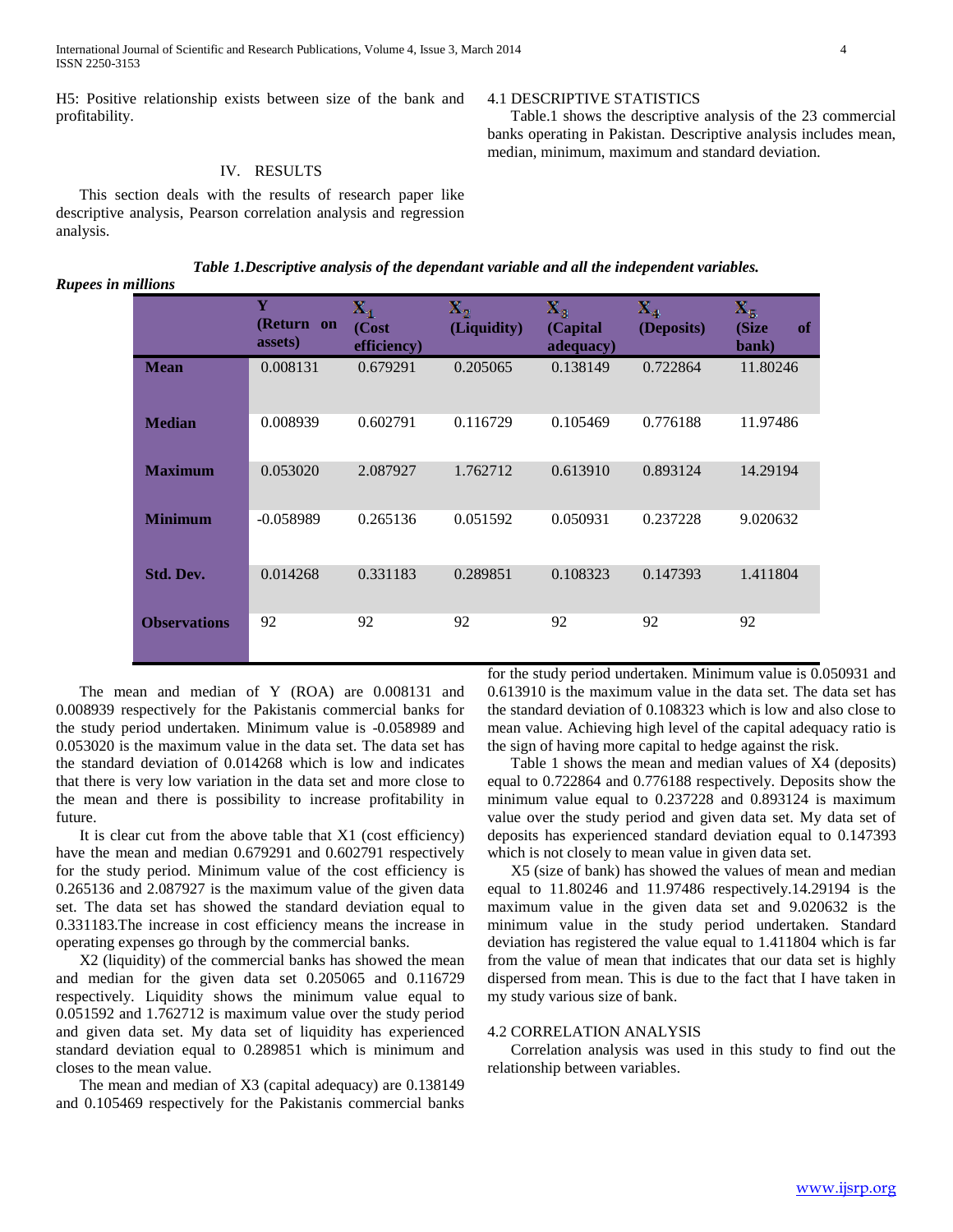International Journal of Scientific and Research Publications, Volume 4, Issue 3, March 2014 5 ISSN 2250-3153

### *Table 2.Correlation Matrix*

# *Rupees in millions*

|                              | Y<br>(Return<br>on<br>assets) | $\mathbf{x}_1$<br>(Cost<br>efficiency) | $\mathbf{x}_2$<br>(Liquidity) | $\mathbf{x}_3$<br>(Capital<br>adequacy) | $\mathbf{x}_4$<br>(Deposits) | $\mathbf{x}_{\mathrm{s}}$<br><b>of</b><br>(Size<br>bank) |
|------------------------------|-------------------------------|----------------------------------------|-------------------------------|-----------------------------------------|------------------------------|----------------------------------------------------------|
| Y                            | 1.000000                      |                                        |                               |                                         |                              |                                                          |
| (Return                      |                               |                                        |                               |                                         |                              |                                                          |
| on assets)<br>$\mathbf{x}_1$ | $-0.786265$                   | 1.000000                               |                               |                                         |                              |                                                          |
| (Cost                        |                               |                                        |                               |                                         |                              |                                                          |
| efficiency)                  |                               |                                        |                               |                                         |                              |                                                          |
| Х.,                          | 0.079586                      | $-0.018396$                            | 1.000000                      |                                         |                              |                                                          |
| (Liquidity)                  |                               |                                        |                               |                                         |                              |                                                          |
| $\mathbf{x}_a$               | 0.068807                      | 0.096491                               | 0.878731                      | 1.000000                                |                              |                                                          |
| (Capital                     |                               |                                        |                               |                                         |                              |                                                          |
| adequacy)                    |                               |                                        |                               |                                         |                              |                                                          |
| $\mathbf{x}_4$               | $-0.052498$                   | $-0.056350$                            | $-0.675934$                   | $-0.842304$                             | 1.000000                     |                                                          |
| (Deposits)                   |                               |                                        |                               |                                         |                              |                                                          |
| $\mathbf{x}_{\mathrm{s}}$    | 0.287635                      | $-0.465592$                            | $-0.499699$                   | $-0.590277$                             | 0.439796                     | 1.000000                                                 |
| <b>Size</b><br>of            |                               |                                        |                               |                                         |                              |                                                          |
| bank)                        |                               |                                        |                               |                                         |                              |                                                          |

Cost efficiency  $(X_1)$  has the strong negative relationship with return on assets (Y) and liquidity  $(X_2)$ , capital adequacy  $(X_3)$ both have weak positive correlation with return on assets (Y). And on the other hand deposits  $(X_4)$  has the weak negative relationship with the return on assets (Y) and size of the bank  $(X_5)$  has the weak positive relationship with the bank profitability or return on assets (Y).

4.3 REGRESSION ANALYSIS Dependant Variable: ROA Method: Least Squares Included Observations: 92

| uuvns                                             |                    |                   |             |        |
|---------------------------------------------------|--------------------|-------------------|-------------|--------|
| <b>Variable</b>                                   | <b>Coefficient</b> | <b>Std. Error</b> | t-Statistic | Prob.  |
| $\mathbf{x}_1$<br>(Cost<br>efficiency)            | $-0.036168$        | 0.003219          | $-11.23529$ | 0.0000 |
| $\mathbf{x}_2$<br>(Liquidity)                     | $-0.016913$        | 0.006843          | $-2.471536$ | 0.0154 |
| $\mathbf{x}_s$<br>(Capital<br>adequacy)           | 0.078203           | 0.026112          | 2.994954    | 0.0036 |
| $\mathbf{x}_4$<br>(Deposits)                      | 0.016182           | 0.011707          | 1.382240    | 0.1705 |
| $\mathbf{x}_{\mathrm{s}}$<br>(Size<br>of<br>bank) | 2.04E-05           | 0.000915          | 0.022303    | 0.9823 |
| $\mathbf C$                                       | 0.013426           | 0.017453          | 0.769244    | 0.4439 |
| <b>R-Squared</b>                                  |                    | 0.67              |             |        |

# *Rupees in millions*

#### *Table 3: Regression Analysis*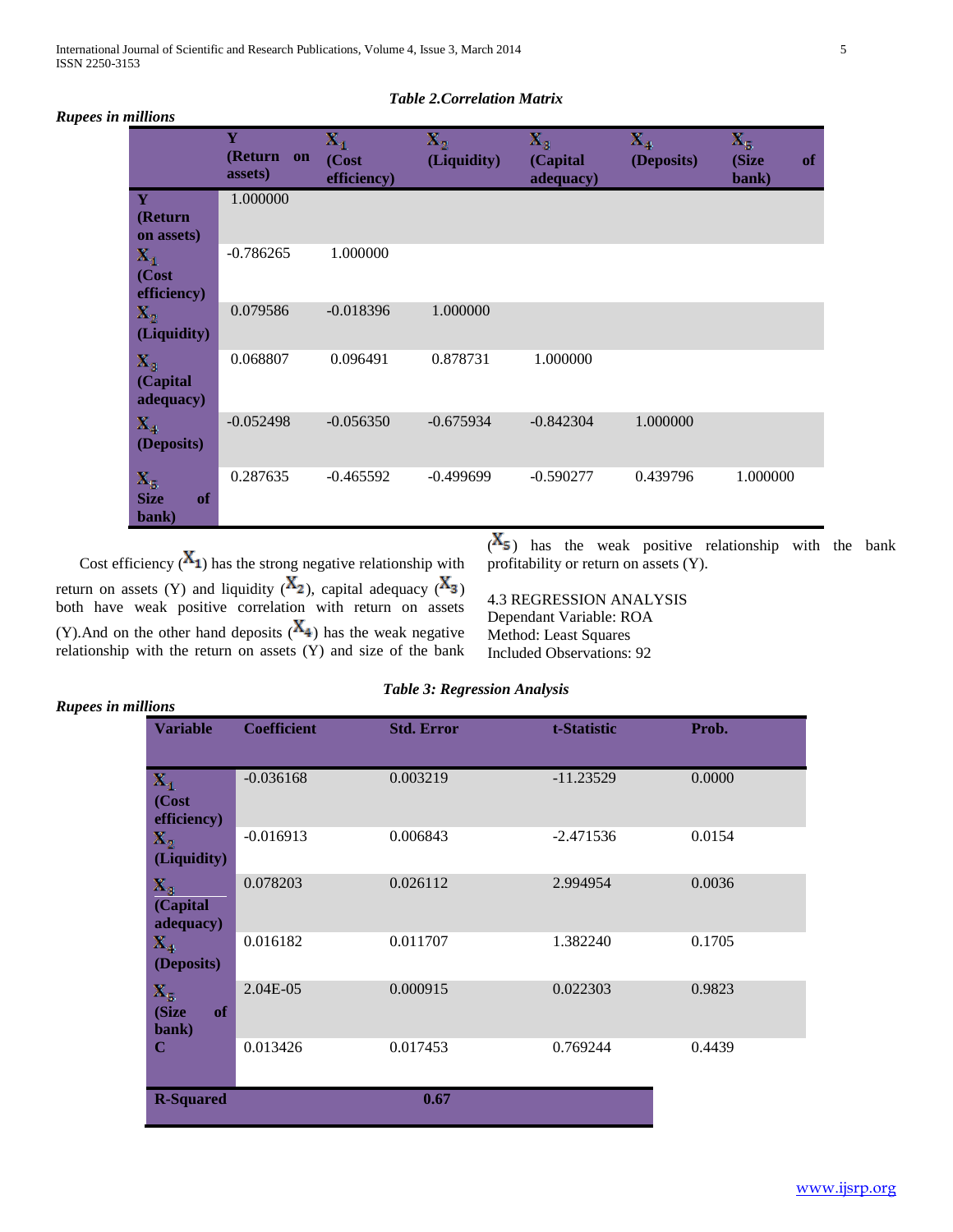| <b>Adjusted R-Squared</b>                       | 0.65          |
|-------------------------------------------------|---------------|
|                                                 | 34.20         |
| Sig. Prob (F-Statistic)<br><b>Durbin-Watson</b> | 0.000<br>1.99 |

 I have selected my model for the bank's profitability on the basis of high value of R-Squared. Above mentioned table 3 represents the result of regression analysis. The value of **R-Squared** is **0.67** in my model which shows that 67% variation in the dependant variable or ROA is described by the independent variables of the commercial banks of Pakistan and 33% variation is not explained by the independent variables or internal factors. The value of **F=34.20** and is significant supporting the model relevant to the study. The value of **Durbin Watson** is **1.99** which shows that there is no autocorrelation in residuals. The other results suggest that cost efficiency has the negative significant relationship with the ROA .This negative relationship shows that when the cost efficiency ratio increases profitability of the commercial banks decreases. Syafri (2012) has showed the same result in case of cost efficiency. Liquidity shows the significant negative relationship with the dependant variable which shows high loan loss or high cost of intermediation. Inconsistent result has been found by the Ritab al Khouri (2012).Equity of the commercial banks establishes the significant positive relationship with dependant variable which means banks with high capitalization shows high profitability. Saira javaid et al (2012) has showed the same result. Total deposits are the part of my study and have been used as independent variable in my research. Deposits depict the positive relationship in my research. The same result has been showed by the Sehrish Gul, Faiza Irshad and Khalid Zaman (2011). Size of the bank shows the natural logarithm of total assets and demonstrates insignificant positive relationship with the profitability of commercial banks which means that the size of the bank does not lead any type of profitability for the commercial banks either bank is small or large. Advantage of the economies of scale is not available for the banks operating in Pakistan. The same result has been found by the Ani,W.U et.al (2012).

#### V. SUMMARY OF HYPOTHESIS

H1: Negative relationship exists between cost efficiency and profitability. Accepted

H2: Negative relationship exists between liquidity and profitability. Accepted

H3: Positive relationship exists between capital adequacy and profitability. Accepted

H4: Positive relationship exists between deposits and profitability. Rejected

H5: Positive relationship exists between size of the bank and profitability. Rejected

#### VI. CONCLUSION

 In my study I have analyzed the impact of internal or managerial factors on the profitability of the commercial banks operating in Pakistan for the period of 2009 to 2012.My findings in this regards are:

- High cost efficiency  $(X_1)$  leads lower profitability. The negative value of the coefficient indicates this that negative relationship exists between cost efficiency and profitability. Its mean when profitability increases cost efficiency decreases.
- $\triangleright$  Liquidity ( $X_2$ ) and profitability of the commercial banks develop the negative relationship which is clear from the negative value of the coefficient and this relationship also significant. High liquidity mean that banks have less deposits and short term borrowed fund.
- Capital adequacy  $(X_3)$  and deposits  $(X_4)$  both formulate the positive relationship with the profitability of commercial banks as clear from the values of coefficient but only capital adequacy develops the significant relationship while on the other hand deposits develop insignificant relationship which means that deposits do not lead any type of profitability for commercial banks.
- Size of the bank  $(X_5)$  and profitability (Y) show insignificant positive relationship which means that size does not lead any type of profitability for the commercial banks or banks are not attaining the advantage of economies of scale.
- $\triangleright$  Overall it is resolved that cost efficiency, liquidity, capital adequacy, deposits and size are the major internal determinants of profitability of commercial banks in Pakistan.

 Further research can be done in this field by including more internal factors like loans, credit risk and bank charges and external factors as well.

APPENDIX

| S.No           | <b>Banks Name</b>                      |
|----------------|----------------------------------------|
|                | Habib Bank Limited                     |
| $\mathfrak{D}$ | National Bank of Pakistan              |
| 3              | United Bank Limited                    |
| 4              | <b>MCB Bank Limited</b>                |
| 5              | <b>Allied Bank Limited</b>             |
| 6              | Bank Alfalah Limited                   |
|                | Bank Al-Habib Limited                  |
|                | <b>Standard Chartered Bank Limited</b> |